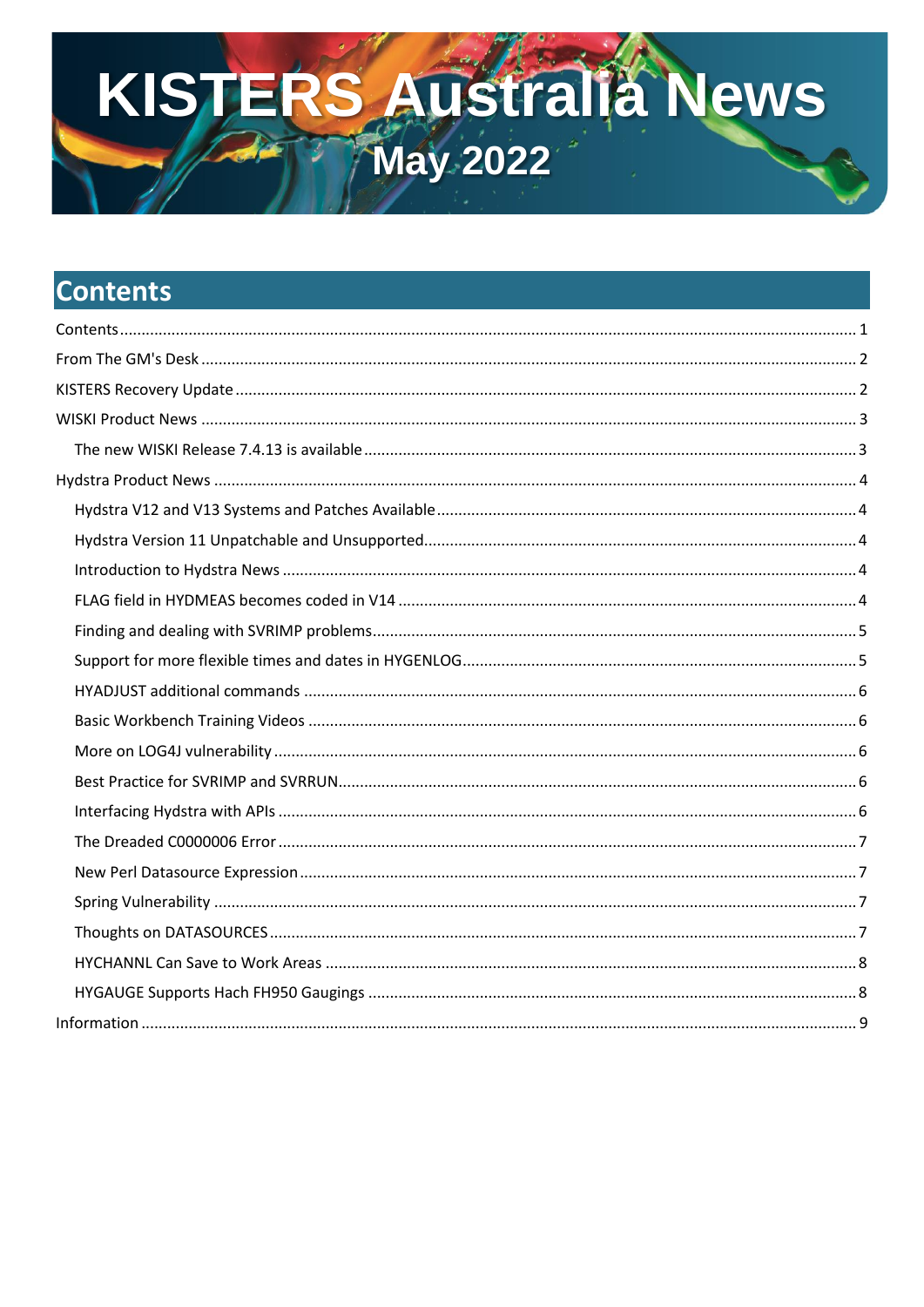# <span id="page-1-0"></span>**From The GM's Desk**

*By Paul Sheahan, General Manager, KISTERS Pty Ltd*

Hi,

Save the date !

We are pleased to announce that KISTERS will be hosting face to face user group meetings in both Australia and South Africa this year.

The Australian user group meeting will be held in Canberra on **Thursday July 28th**. This meeting will be a full day including desktop and web product updates followed by a conference networking dinner. On the Friday we will host an open office at our Weston Creek office where you're invited to book a time to talk with specific staff or just roll up to talk things hydrology, data management and systems.

The South African user group meeting will be held in Pretoria on **Wednesday 14th September**. This meeting will be a full day including desktop and web product updates.

Further details on locations and costs will be circulated when they are finalised. Please contact Paul Sheahan if you are interested in presenting a paper at the conference.

We look forward to being able bring you all together again and engage in our shared passion.

Cheers,

Paul

Paul Sheahan General Manager KISTERS Pty Ltd





# <span id="page-1-1"></span>**KISTERS Recovery Update**

#### *By Peter Heweston*

The ransomware attack of last November hit KISTERS hard, but the rebuilding process is largely complete.

- In Australia all staff laptops have been re-imaged and rebuilt.
- All files on all computers have been triple-scanned with three different antivirus scanners to ensure they are free from corruption.
- The email system is up and running, and all staff can be contacted on their usual Kisters email addresses. Two support email addresses have been created for Australian clients - [hydstra.support@kisters.com.au](mailto:hydstra.support@kisters.com.au) and [wiski.support@kisters.com.au.](mailto:wiski.support@kisters.com.au) The old [support@kisters.com.au](mailto:support@kisters.com.au) is redirected t[o hydstra.support@kisters.com.au.](mailto:hydstra.support@kisters.com.au)
- Hydstra systems and patches are rebuilt and uploaded regularly with fully signed executables.
- A new WISKI release is announced below.
- Lotus Notes is up and running for managing Hydstra System Reports. It will be replaced by Jira later in the year.
- Confluence is up and running for in-house procedural documentation.
- JIRA is up and running for selected clients, with a wider roll-out expected later in the year.
- The VOIP phone system in Australia is functional, and staff in Canberra and Hobart can be contacted on internal phone numbers if you know their number. The main support number is 02 6154 5200.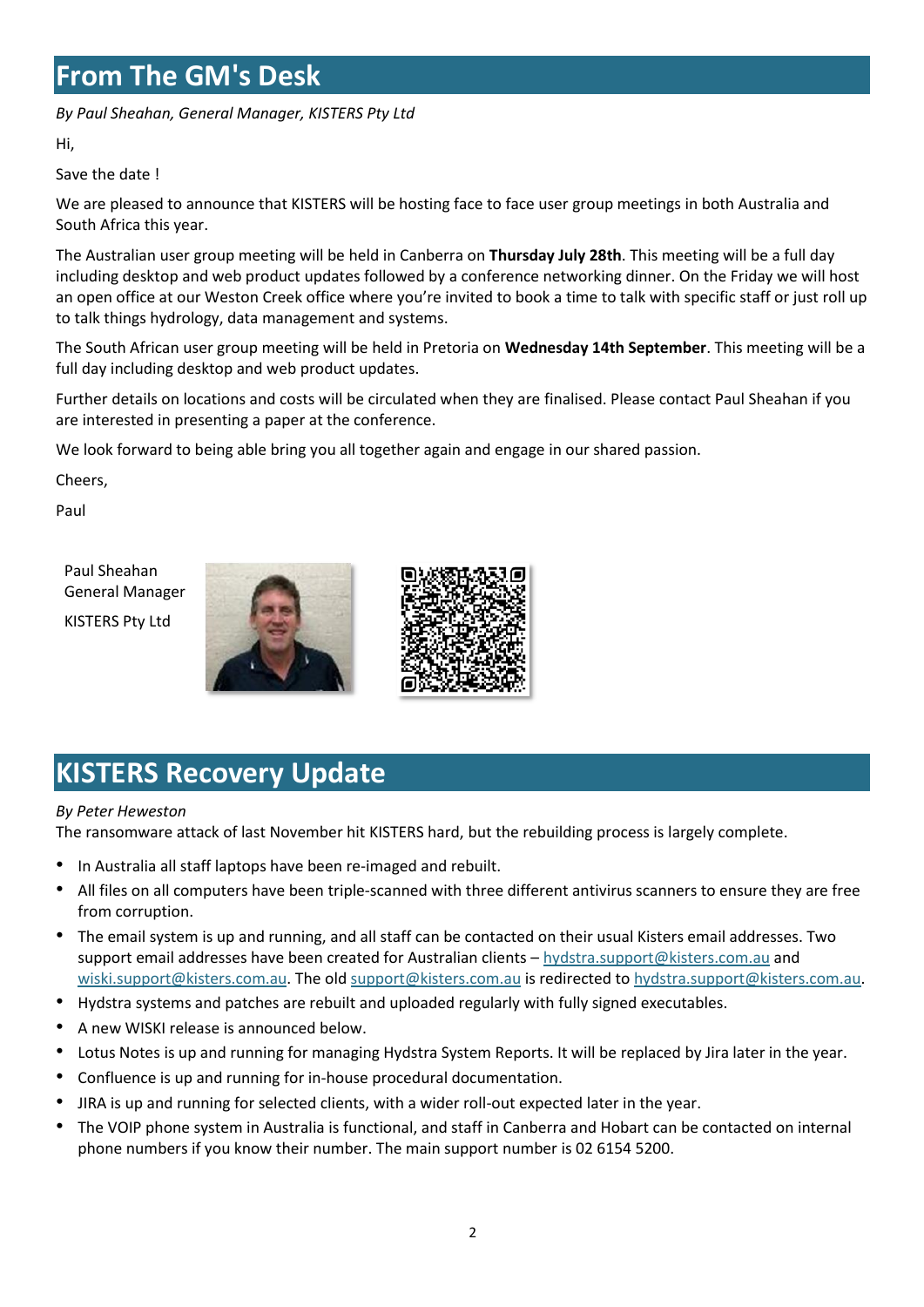# <span id="page-2-0"></span>**WISKI Product News**

## <span id="page-2-1"></span>*The new WISKI Release 7.4.13 is available*

We are pleased to inform you that we have successfully released the announced 7.4.13 WISKI version, as planned on the 12th of May 2022.

As you may know, we have worked due to the security incident in November 2021 on the re-creation of the entire IT infrastructure, including the development environment systems, the remote maintenance access, the build, development and test systems in accordance with stricter security guidelines. We see these measures during the last months as key prerequisites for a sustainable and safe basis for all further work in the future.

With this newsletter, we would like to inform you about the current state of development, explain the release strategy for the next weeks and the procedure to plan installations on your systems.

#### *The new WISKI Service Release 7.4.13 SR 7*

The Service Release SR7 of WISKI comprises of the last status of the continuous development during the last years. Our development teams have worked on analysing and solving multiple security risks that are critical and relevant to our software. This includes extensive fixes and updates to all affected Log4j artefacts.

In addition to server-side enhancements, we have modernised the user interface of the WISKI Desktop Client and improved the stability, usability and accessibility. We look forward presenting further enhancements during the international user conference in June or as seminars during the water academy.

#### *What are we working on at the moment?*

Since the WISKI 7.4.13 SR7 is the first release after the reconstruction phase, we have decided to adapt our release strategy and time plan. Since last week, we have installed this version on various internal systems to undergo further practical testing, as far as possible also under real conditions. Additional to our internal systems, the version was delivered to "First customers". Currently we want to use this opportunity to collect and immediately react on initial feedbacks and experiences with multiple size and complexity of customer environments. Therefore, we will provide "interim" releases instead of patches and service packs in the next few weeks as follows:

| Version and SR (Service Release) | Date       |
|----------------------------------|------------|
| 7.4.13 SR7.1                     | 25.05.2022 |
| 7.4.13 SR7.2                     | 08.06.2022 |

After this phase, we will get back as usual to our standard release plan with patches, service packs and official releases.

#### *How can I book and organise an installation?*

Please get in touch with your contact person at KISTERS to arrange an appointment with our support team. We highly recommend to follow the "short-term" release schedule described above as an orientation for the time plan.

On behalf of the entire KISTERS water team, we would like to thank you very much for your patience and understanding over the last difficult months.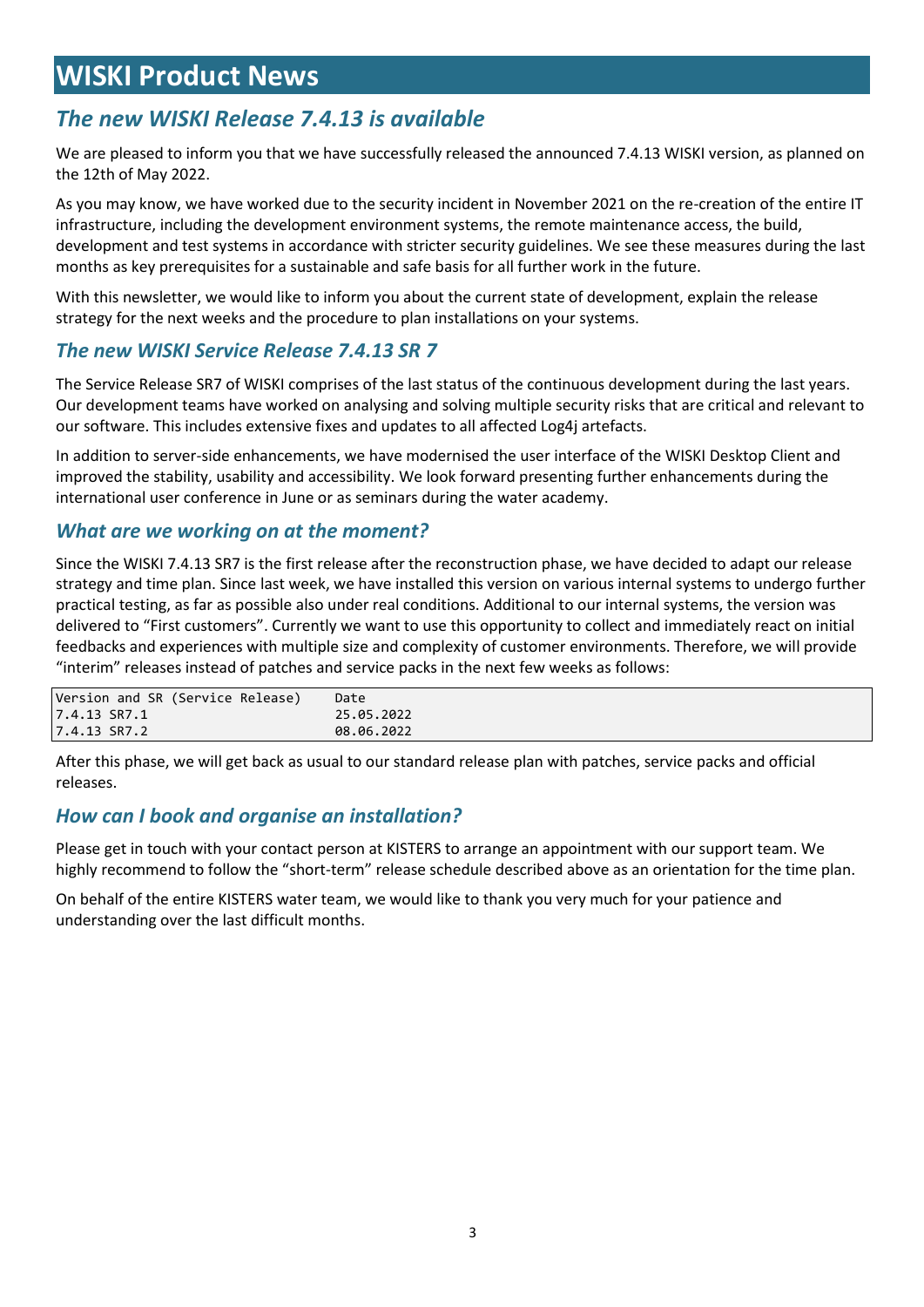# <span id="page-3-0"></span>**Hydstra Product News**

## <span id="page-3-1"></span>*Hydstra V12 and V13 Systems and Patches Available*

The Hydstra build system has been restored, and images for V12 and V13 are available on the KISTERS web site at <https://www.kisters.com.au/index.php?filename=downloads> . Please contact [hydstra.support@kisters.com.au](mailto:hydstra.support@kisters.com.au) for the download login details, and please provide your HYACCESS.INI file with the request.

## <span id="page-3-2"></span>*Hydstra Version 11 Unpatchable and Unsupported*

Hydstra V11 was already officially unsupported, as only the last two version are supported (V12 and V13). However due to technical reasons it is impossible for us to do anything in Delphi for V11. Please consider upgrading to V13 (a two-step upgrade) as a matter of urgency. Contact us if you would like us do it for you as a consulting project.

## <span id="page-3-3"></span>*Introduction to Hydstra News*

Hydstra News is a new information channel for Hydstra users that automatically displays Hydstra News in HYXPLORE whenever you start it, provided you are running a recently patched V13 or V12 Hydstra system.

Any TS=3 user with access to the internet will automatically attempt to download the latest news from the KISTERS web site in the background every time they start HYXPLORE. Every Hydstra user regardless of user level will be shown the news every time they start HYXPLORE.

If nobody in your organisation has internet access then your administrator can manually download the news at home and bring it in to work. The details of how the news system works are documented in the Help topic *Hydstra News Distribution*, and you can suppress it if you wish.

Here below are an assortment of recent news, tips and techniques from Hydstra News, and we hope to bring you fairly frequent updates via this mechanism. Please let us know what you think.

Where we announce a new program or capability in Hydstra News, it is implied that it will become available in the next V13 patch after the announcement. Patches are typically created every Thursday evening and uploaded every Friday. Hence if you're reading about it, it's already in the current patch up on the KISTERS web site. Of course, that doesn't mean your organisation has downloaded and applied the patch! V12 users – sorry, you need to upgrade to receive the new facilities described in Hydstra News.

## <span id="page-3-4"></span>*FLAG field in HYDMEAS becomes coded in V14*

In Hydstra/GW the HYDMEAS table is used for manual readings of bore water level, and may also be used to record bore water quality readings. Consequently, it has the same FLAG field as the Hydstra/WQ RESULTS table, allowing you to flag values with flags like <, >, TN (Too numerous to count), ND (not detected) etc.

Through some oversight of ours it turns out that the groundwater HYDMEAS.FLAG is not a coded field, when it should be using the same codes as water quality RESULTES and WREHOUSE, namely codegroup RES.

In V14 we will bring HYDMEAS.FLAG into alignment by making it a coded field against code RES, but this may cause HYGIENE and validation errors unless you are prepared for it.

In order to explore current values, you run the GW HYMANAGE - unlink, and run Tools/Statistics on the FLAG field.

Alternatively, you can run HYDBSQL with the following command:

```
--timeout=0
select FLAG,count(*) from HYDMEAS
group by FLAG
order by FLAG
```
Do the same for WREHOUSE, and then align the HYDMEAS flags and the RES codegroup to make everything valid.

The originally distributed RES codegroup include codes LT and GT, though you probably prefer the more symbolic < and > and you may wish to change your data and the RES codegroup. You can change your data in HYMANAGE by unlinking, filtering, and then using the Replace function.

Once you have everything aligned you can test it out in V12 or V13 by putting in a USERDICT entry for HYDMEAS.FLAG making it a coded field looking up code RES and then running HYDBUI CHECK in full mode. IF everything passes then you are ready for V14 when it comes!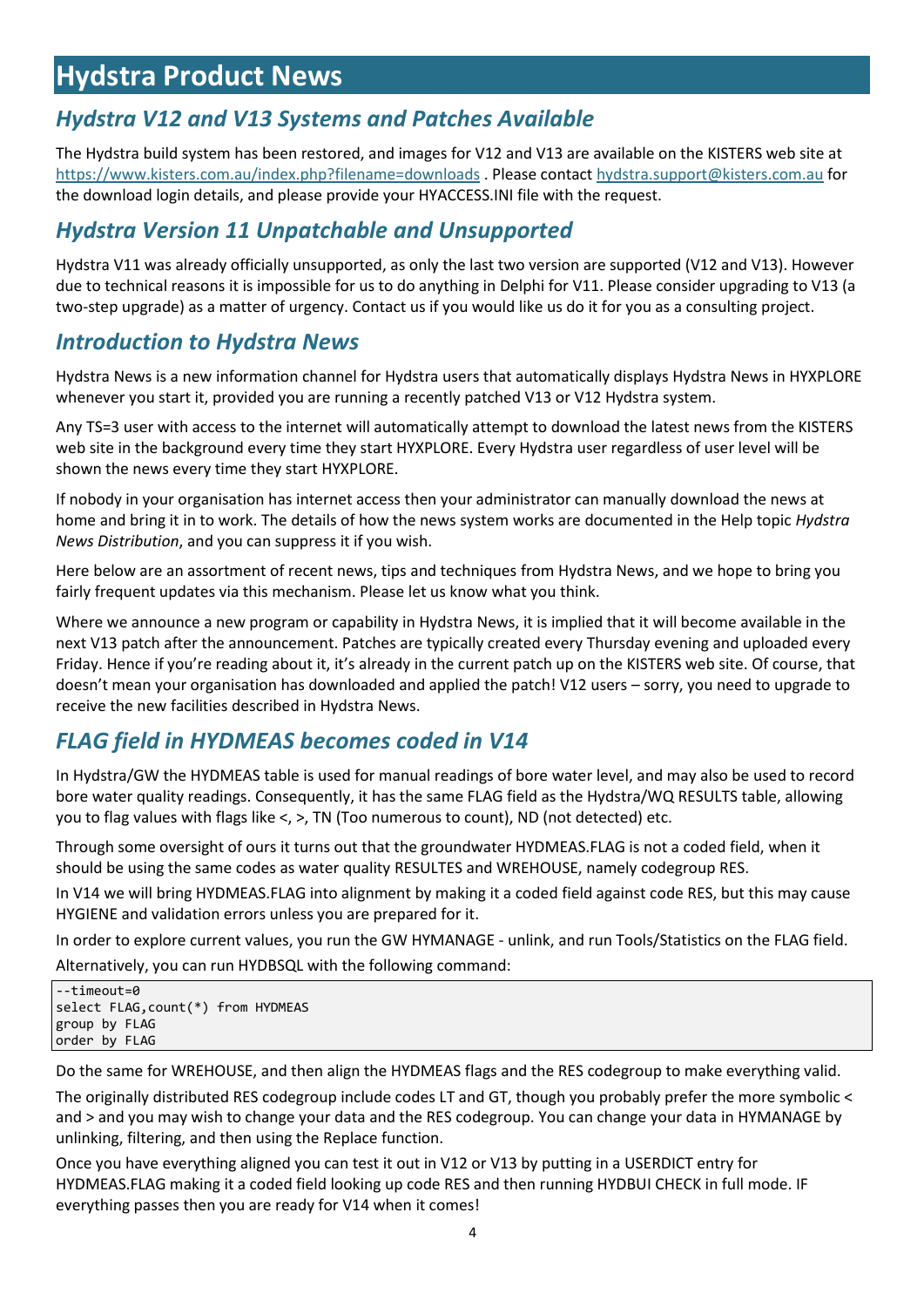In V14 you can remove the redundant USERDICT entry, and HYGIENE will remind you if you forget to do it.

## <span id="page-4-0"></span>*Finding and dealing with SVRIMP problems*

SVRIMP is designed to carry on regardless of incoming data errors, and any errors are logged in HYDLOG and also reported in a dated error folder under the SVRIMP folder, e.g. :

H:\hydstra\prod\hyd\log\svrimp\202205 **H:\hydstra\prod\hyd\log\svrimp\202205\_ERRORS** H:\hydstra\prod\hyd\log\svrimp\holding H:\hydstra\prod\hyd\log\svrimp\import H:\hydstra\prod\hyd\log\svrimp\marshalled

In the 202205 ERRORS folder are two sorts of files – the CSV files that couldn't be processed, and a series of files with names like *ERROR\_20220501013523.txt*. Each of these files has the error message associated with a failed import. The sort of messages you might find include:

SVRIMP could not get locking access to D:\APPS\HYDSTRA\PROD\hyd\dat\ts\TELEMRAW\HYDSYS01.T Context: Checking no one has it locked for reading

and

```
Serious error occurred while processing marshalled data for HYDSYS01
Error message:
Variable 53 not found in VARIABLE table in GetVarDetails (site HYDSYS01)
```
You really need to keep an eye on the error folders and deal with the issues promptly.

The first class of error usually indicates people are holding the T file open in the Workbench, or perhaps in longrunning jobs like Excel models. One suggested solution is to immediately copy the incoming live telemetry file to a working file for read-only uses, but if data really needs to be edited in the workbench, get in quickly, do the job, and get out before more data arrives.

The second class of error is sometimes a misconfigured logger or import script.

## <span id="page-4-1"></span>*Support for more flexible times and dates in HYGENLOG*

The HYGENLOG logger processing system has been enhanced to process times and dates with no leading zeroes under certain limited conditions. Spreadsheets and loggers sometimes put out the first of January as 1/1/2022, making it difficult to parse with a template without a Perl or Python pre-processor to make everything line up. This new capability is *only* available for comma-separated data formats where the time and date are both in the first column, and is configured by adding time- and date-delimiters to the LOGMAST table, specifically the HMSTEMPLT and YMDTEMPLT fields.

For example, if a logger delivers data like this (note that the time and date is in the first comma-separated column):

| $1:15_1/1/2021$ , 123.456 |
|---------------------------|
| 10:1_1/10/2021, 234.567   |
| $10:1_10/1/2022, 345.678$ |

You can process it with the following entries in LOGMAST (the [square brackets] are for clarity, and are not part of the entered values):

| HMSVALID         | [9]          |
|------------------|--------------|
| <b>HMSTEMPLT</b> | [HH:II<br>-- |
| YMDVALID         | [9]          |
| YMDTEMPLT        | DD/MM/YYYY1  |
|                  |              |

Please note the following qualifications:

- The feature is only available for delimited formats (i.e., comma-separated) where the time and date are both present in the first column.
- You have to include all the time- and date-separator characters in the "xxx Template" fields, including the one that joins time and date together (unless it is a space).
- You must specify the "ideal" form of time and date in the "xxx Template" fields, that is: describing a format where all elements are two digits (except the year, which is four). Hydstra will take this "ideal" template, and apply it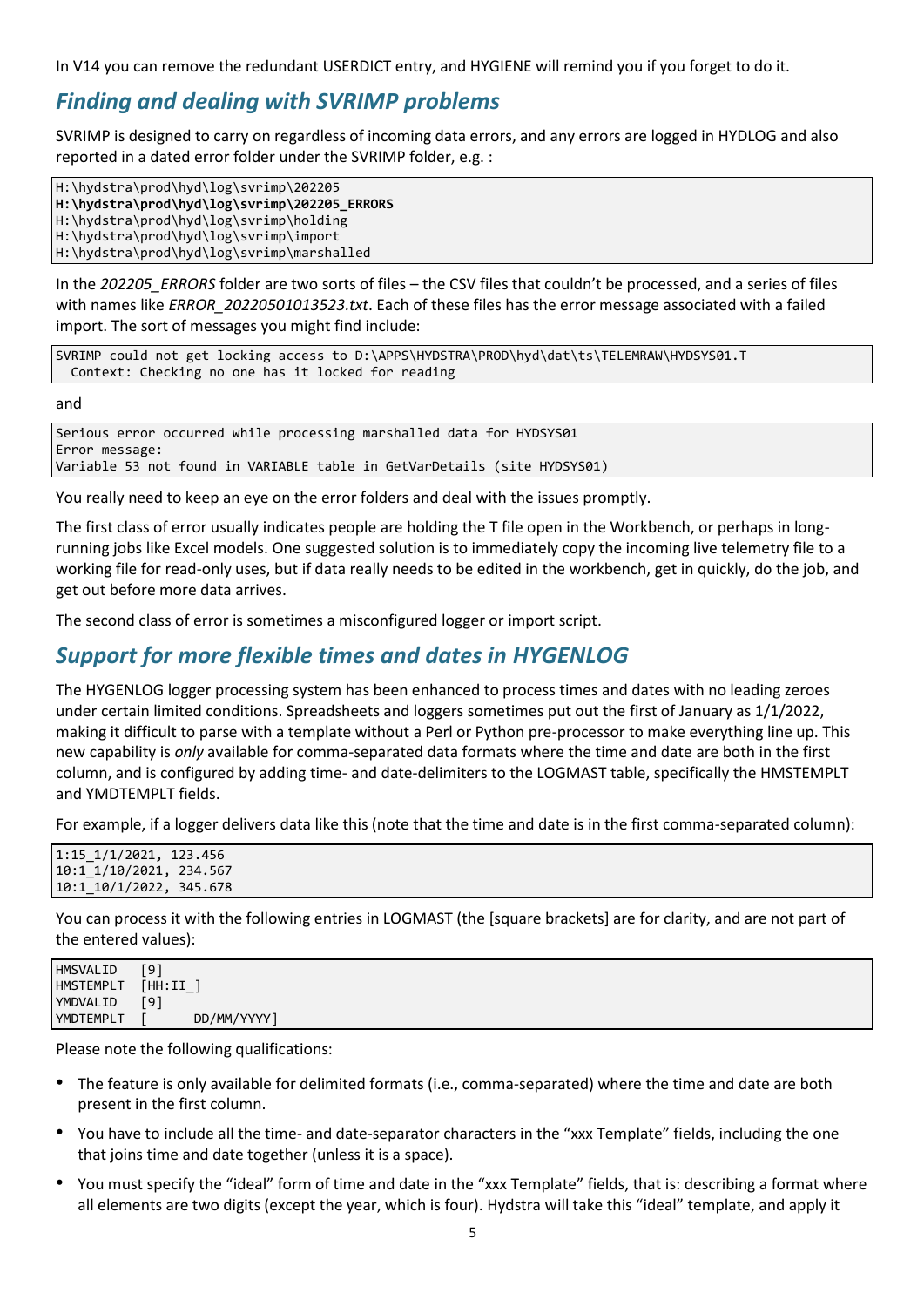flexibly to incoming values that don't have leading zeroes.

• There is *no change* to how the "xxx Validation Line" fields work – you have to enter characters that accurately detect which lines contain date-and-time values, which is tricky if the formatting pushes date and time elements back and forth. In extreme cases, a single "9" in column one may be required.

## <span id="page-5-0"></span>*HYADJUST additional commands*

HYADJUST has new commands *precopy*, *preexec*, *postcopy* and *postexec* which allow your HYADJUST commands manipulate data before and afterwards, thereby enhancing your ability to do things with HYADJUST. We have also added a comment facility to comment out parts of your HYADJUST script, useful while testing. Check the HYADJUST doco for more details.

## <span id="page-5-1"></span>*Basic Workbench Training Videos*

Some time ago we ran a Workbench course for a client agency, and they have kindly allowed us to publish the recording of that course. The course was largely centred on using HYDMWB, though it did range over other basic topics as well. You can watch the videos a[t https://www.kisters.com.au/trainingvideos.html.](https://www.kisters.com.au/trainingvideos.html) You will need to contact *hydstra.support@kisters.com.au* for a user id and password to access the videos. There are over five hours of material in the workbench videos. Other available recordings include:

- Advanced Hydstra
- Advancing You Hydstra Skills
- Hydstra Administration
- MODSYN Modelling
- Hydstra ODBC

## <span id="page-5-2"></span>*More on LOG4J vulnerability*

As we have discussed previously, you can mitigate the recently described LOG4J security vulnerability by deleting the *\hyd\sys\run\LogViewer* folder, and if you are not licenced for Hydstra/ODB, the *\hyd\sys\run\ScriptServer* folder as well.

If you are licenced to use Hydstra/ODB then a recent V13, V12 or V11 patch will deliver a patch to log4j which removes the *JMSAppender* class, the cause of the vulnerability. When KISTERS Aachen delivers a patched version of *ScriptServer* which uses a later version of *log4j* we will install it and deliver it in a patch.

## <span id="page-5-3"></span>*Best Practice for SVRIMP and SVRRUN*

Our recommended ways of operating SVRIMP and SVRRUN have evolved over the years, and if you are updating, migrating or moving infrastructure it might be timely to do some work to update to best practice:

- SVRIMP and SVRRUN should be installed as services. The old method of a restarting batch job simply doesn't work reliably in the modern world, particularly where you want the processes to restart automatically after an outage.
- SVRIMP should be fed with SVRIMP #V2 CSV files. V2 files allow you to specify the datasource and direct different feeds to different datasources. For example, you might feed your mainstream telemetry to a TELEM datasource and your experimental IoT input to an IOT datasource. You may even choose to duplicate your incoming stream and send one half to a RAW datasource which is not be edited, but simply preserved for future reference.
	- Please don't use ZRXP format for any new work. We will continue to support ZRXP for the foreseeable future, but its use in SVRIMP is deprecated!

## <span id="page-5-4"></span>*Interfacing Hydstra with APIs*

An API (Application Programming Interface) is a way of interacting with an external system or source of data. Typically, an API is accessed by sending requests to specific URLs (endpoints) and then parsing the information returned to you from that request. Most modern APIs use JSON as the data transfer format – sometimes to pass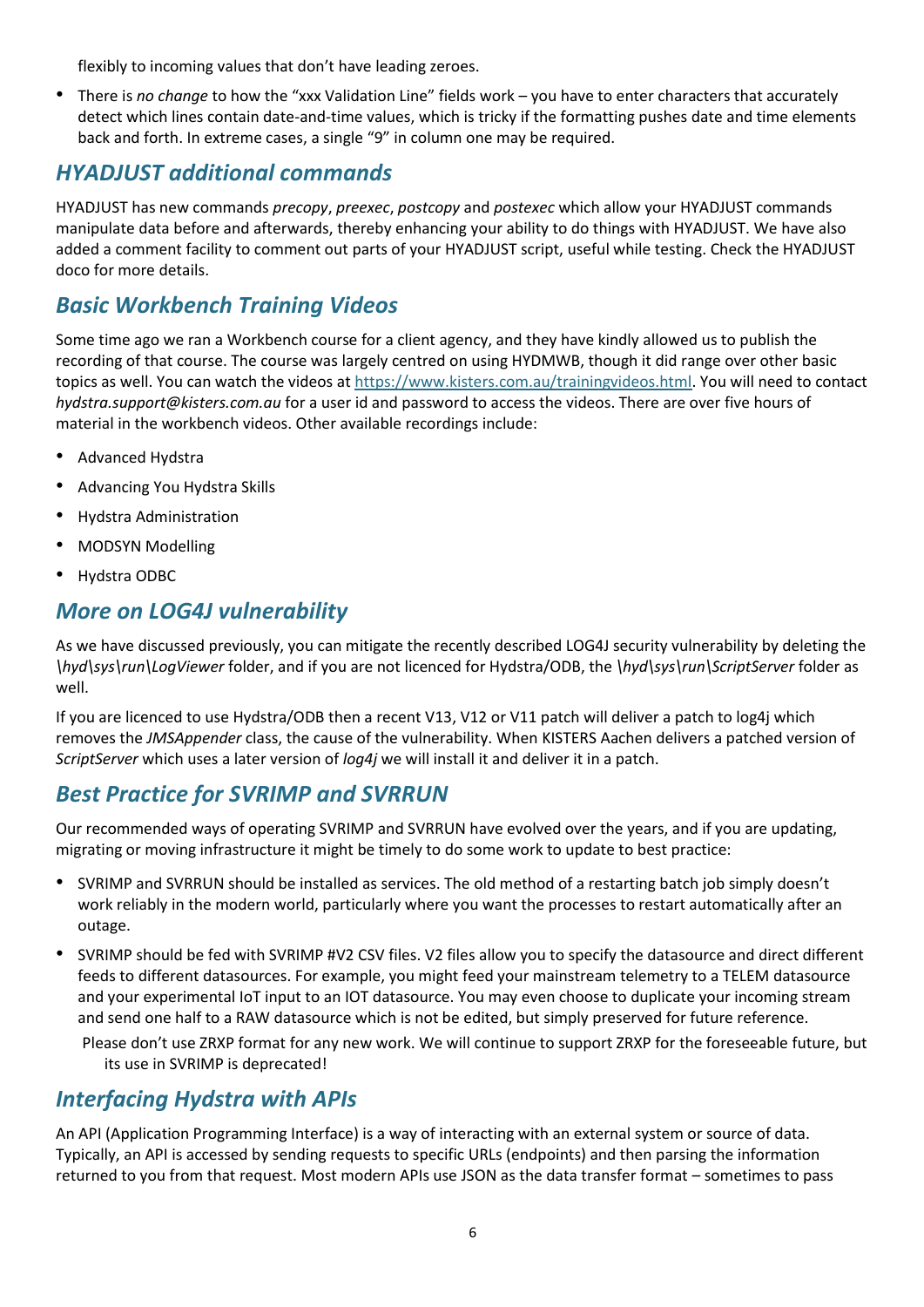information in the request and almost always to return information in the response. Some older APIs use XML instead.

Many sources of data that you might want to import into Hydstra offer an API. Data logger manufacturers often build hardware that can send data directly to a cloud storage service, then you use the API to download the data into Hydstra. Examples of this include Campbell Scientific's Campbell Cloud ([https://docs.campbellcloud.io/api/\)](https://docs.campbellcloud.io/api/) and In-Situ's HydroVu ([https://www.hydrovu.com/public-api/docs/index.html\)](https://www.hydrovu.com/public-api/docs/index.html).

State or national archives of publicly accessible time series data often include an API for accessing the data. Examples of this include the USGS Water Services [\(https://waterservices.usgs.gov/\)](https://waterservices.usgs.gov/) and the CDEC web services [\(https://cdec.water.ca.gov/dynamicapp/wsSensorData\)](https://cdec.water.ca.gov/dynamicapp/wsSensorData).

There are also a number of options for developing field data entry forms, that run on a mobile device and send their data to a cloud storage service. These are similar to the ones offered by data logger manufacturers, but are typically used to collect discrete data or site visit information, rather than continuous time series data. The data is then accessed via the corresponding API. Examples include GoCanvas [\(https://www.gocanvas.com/\)](https://www.gocanvas.com/), FastField [\(https://www.fastfieldforms.com/](https://www.fastfieldforms.com/)) and ESRI's Survey123 ([https://survey123.arcgis.com/\)](https://survey123.arcgis.com/).

We have significant experience with all the above-mentioned APIs, plus many more. Please contact Hydstra support if you have a source of data that includes an API that you would like to interface with Hydstra.

## <span id="page-6-0"></span>*The Dreaded C0000006 Error*

If you ever see a C0000006 error it is the results of network problems, and sadly there's nothing we can do about it except suggest you improve your network or reconfigure so that programs are closer to data. If you run Hydstra across a network to your workstation you may find a Citrix or RDP solution is more robust – but if your Citrix session has a C0000006 error then you really do have problems. If you Google for C0000006 you'll find plenty of discussion, and a few suggestions. Antivirus can sometimes be a problem, as can opportunistic locking. Bottom line is, on a good network, the problem never happens.

## <span id="page-6-1"></span>*New Perl Datasource Expression*

A few programs take a list of datasources as a parameter (e.g. HYDATSUM). If you pass in ALL datasources with something like DSOURCES(TSCARCH,TSCWORK,TSCAUX) you risk instantiating Perl and Python datasources when you don't want to. We have developed a Perl HYSTNS expression that returns a list of datasources excluding Perl and Python ones, so you can use them safely in HYDATSUM for example. The expression is PERLLIST(HYSTNS\_ALLDS.PL).

## <span id="page-6-2"></span>*Spring Vulnerability*

The open source Spring Java framework is used in web development, and a serious vulnerability has been recently discovered – see<https://tanzu.vmware.com/security/cve-2022-22965> .

No Hydstra component uses Spring.

## <span id="page-6-3"></span>*Thoughts on DATASOURCES*

#### *Keep datasources under TSPATH*

When generating new time-series datasources to keep different sources of time-series apart we recommend you keep them in separate paths under TSPATH (\hyd\dat\ts), though keeping them under WORKPATH is fine also. For example, we recommend you keep incoming telemetry data under TSPATH\telem. If you're doing IoT experiments you may like to create an IOT datasource just for that data.

#### *No dashes in datasources*

Datasource names should follow the same rules as site names (alphanumerics and underscores). However, in the past we didn't fully enforce that rule, and in particular we let datasource names through with a dash in them, which subsequently caused problems. In more recent V13 patches we enforce that rule, so your system will break after a patch until you rectify invalid datasource names with dashes in them.

#### *Keep raw data in a separate datasource*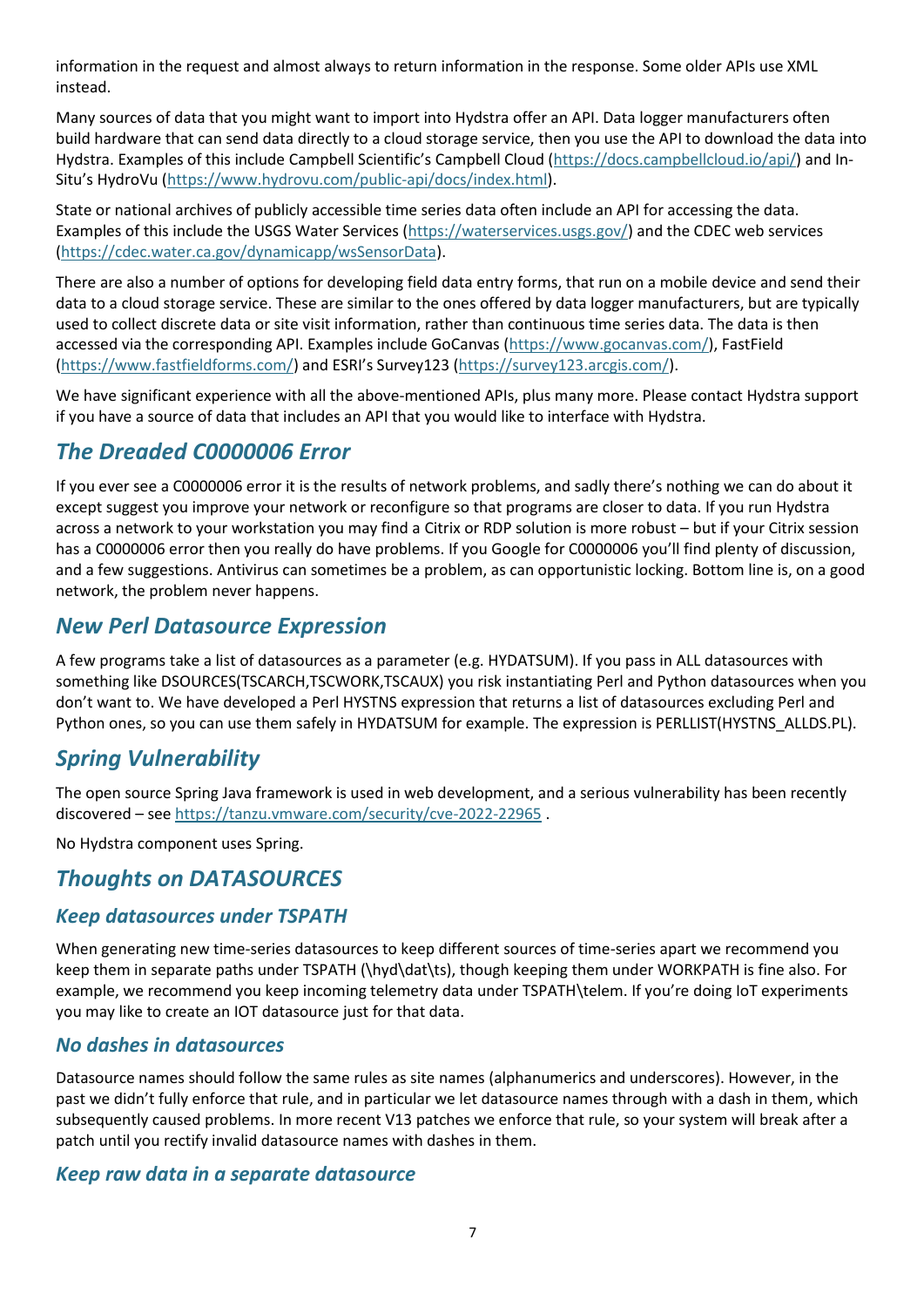Some organisations like to keep a copy of raw data separate from edited data, and to do that they duplicate the feed into SVRIMP, or document manual or batch processes to copy data from raw to edited. Historically some agencies use a different subvariable to denote raw data, but these days we suggest you consider using a separate datasource instead – for example RAW and TELEM. The advantage of this scheme is that the files are smaller and less complicated when users look at them. Furthermore, you can use the access controls in DATSRC.INI to ensure that RAW files are only editable by TS=3 users, thereby preserving their integrity better.

## *Minimise holding TELEM files open*

Another issue that sometimes causes problems is that users keep the TELEM files open for long periods, preventing SVRIMP from updating them. You can use datasources and SVRRUN triggers to ease that problem by importing data to TELEMIMP and then immediately copying to TELEM using a SVRRUN trigger and HYFILER MIRROR. Most reporting and viewing such as HYTELVIEW can be done on TELEM, and only users with editing permission are allowed to edit TELEMIMP, with strict training that they are to be quick and not linger.

## <span id="page-7-0"></span>*HYCHANNL Can Save to Work Areas*

HYCHANNL has been updated to allow save rating tables to a work area, as well as directly to the archive (if you have sufficient permissions). The feature will be available in the next V13patch.

| Save                                                                     |
|--------------------------------------------------------------------------|
| Save to:<br>Save to Archive<br>◯ Save to Work Area<br>Work area details: |
| [priv.hychannl]<br>■■■<br>(Empty)                                        |
| Cancel<br>OК<br>X.                                                       |

## <span id="page-7-1"></span>*HYGAUGE Supports Hach FH950 Gaugings*

In the next V13 patch HYGAUGE will support gaugings made by the Hach FH950 Portable Velocity Meter. You will need to add the following line to HYGAUGE.INI in INIPATH:

Hach FH950 File =  $*.tsv, hygauge.hach.py$ 

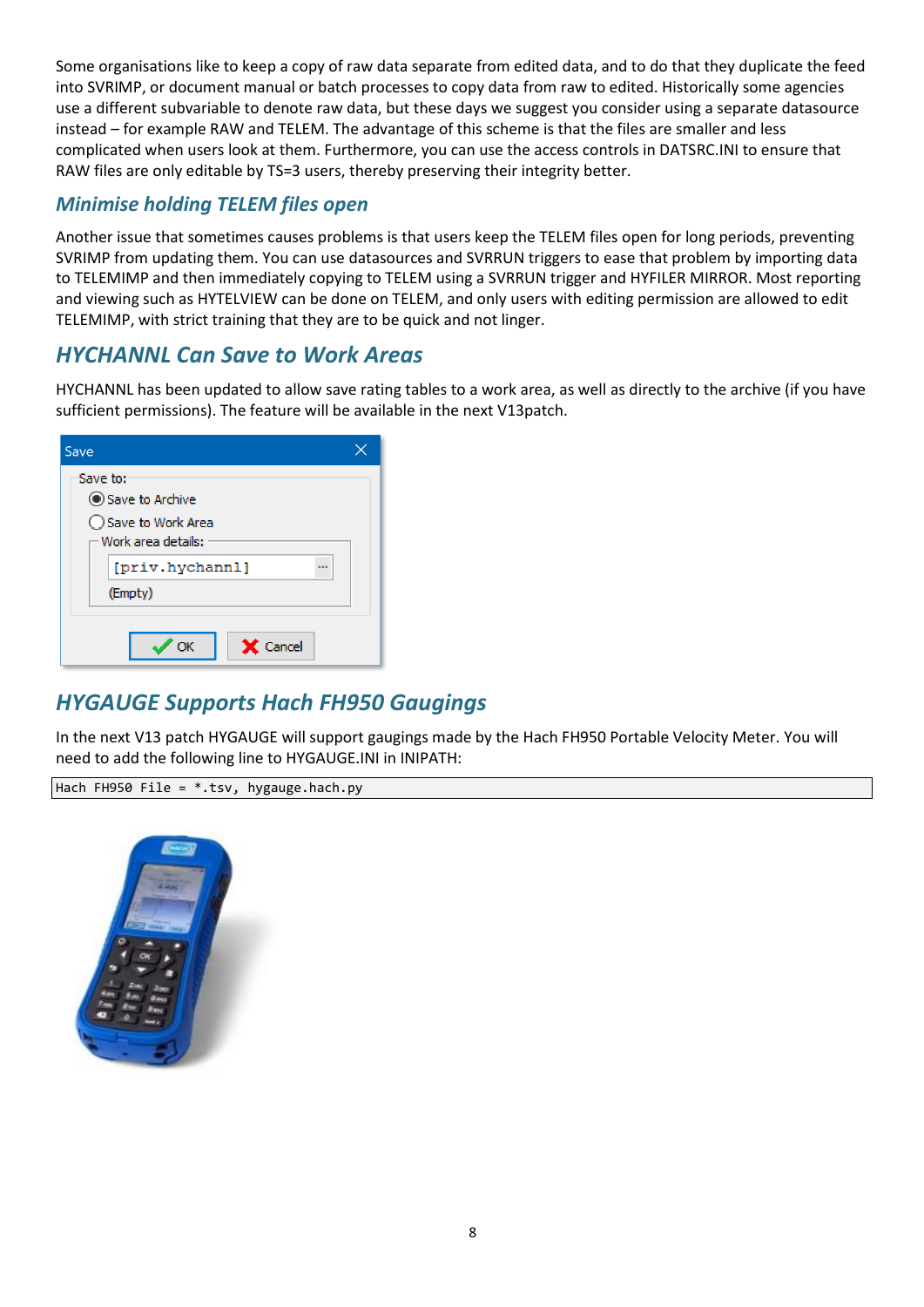## <span id="page-8-0"></span>**Information**

This newsletter is published by KISTERS Pty Ltd and edited by Peter Heweston. It is distributed using MailChimp [\(www.mailchimp.com\)](http://www.mailchimp.com/)

Homepage: [http://www.kisters.com.au](http://www.kisters.com.au/)

All personal KISTERS Pty Ltd email addresses in Australia are of the form *firstname.lastname@kisters.com.au*, but all general support and accounting emails should be addressed to [support@kisters.com.au](mailto:support@kisters.com.au) .

## *Canberra*

Unit 4A, 24 Mahony Court Weston ACT 2611 Email: [support@kisters.com.au](mailto:support@kisters.com.au)

PO Box 3476 Weston Creek ACT 2611, Australia

Phone: +61 2 6154 5200 Fax: +61 2 6288 9061 Email: [support@kisters.com.au](mailto:support@kisters.com.au)

## *Hobart*

Level 8, 39 Murray St Hobart Tas 7000

GPO Box 1390 Hobart, Tas. 7001 Email: [support@kisters.com.au](mailto:support@kisters.com.au)

#### *Hyquest Solutions Australia Pty Ltd*

PO Box 332 Liverpool BC, 1871, NSW, Australia 48-50 Scrivener St Warwick Farm, NSW, 2170 Ph: +61 2 9601 2022 Fax: +61 2 9602 6971 Email: [sales@hyquestsolutions.com.au](mailto:sales@hyquestsolutions.com.au)

## *Hyquest Solutions New Zealand Ltd*

PO Box 15 169 Dinsdale Hamilton 3243 New Zealand

Core Facilities Building Waikato Innovation Park Ruakura Lane Hamilton 3214 New Zealand

Phone: +64 7 857 0812 (DDI) Fax: +64 7 857 0811 Mobile: +64 21 489 617

Email: [sales@hyquestsolutions.co.nz](mailto:sales@hyquestsolutions.co.nz)

#### *Sacramento*

KISTERS North America 1520 Eureka Road, Suite 102 Roseville, CA 95661 USA